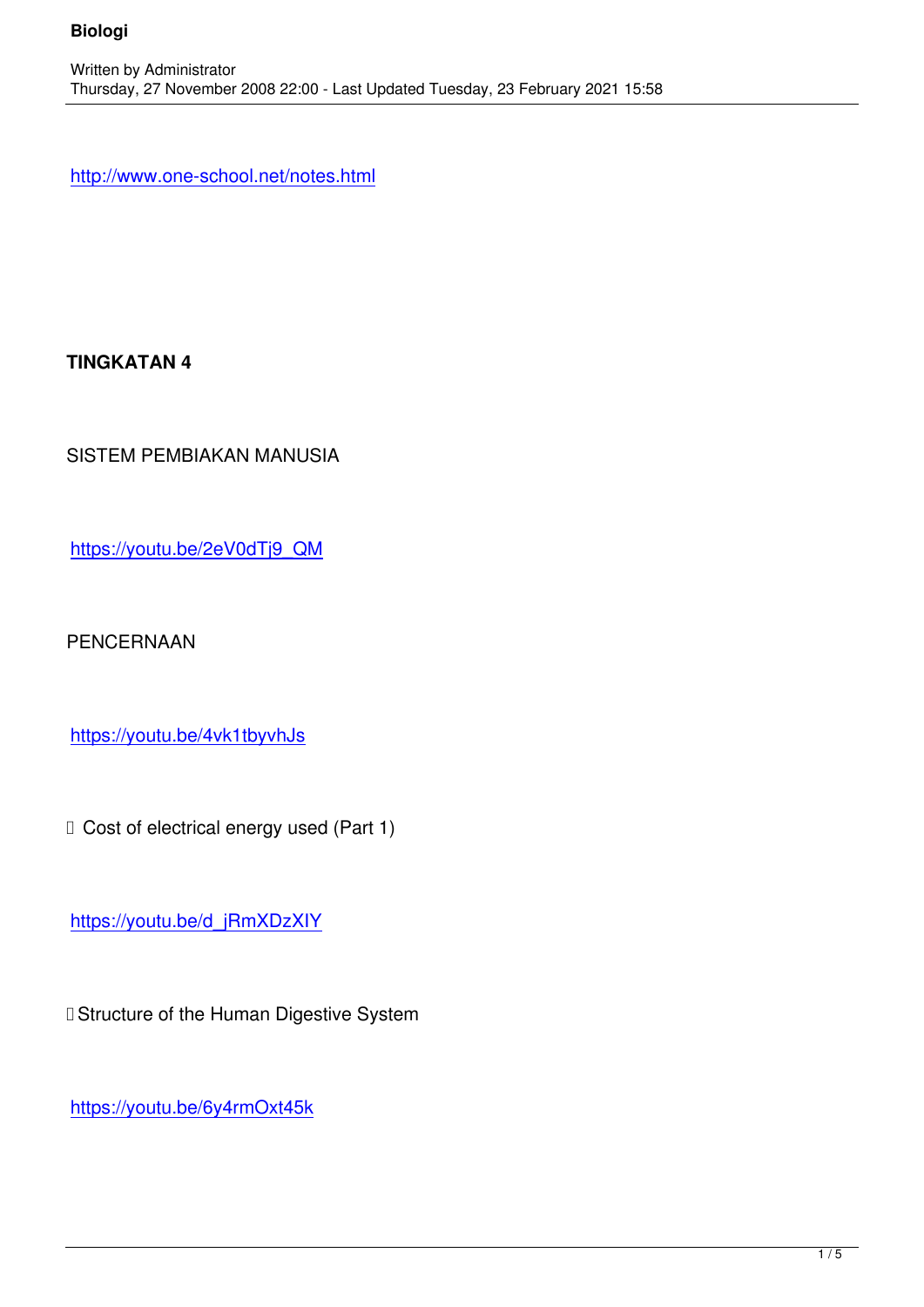□ Absorption of nutrients

https://youtu.be/SlUGRzJuHZ8

□ Breathing mechanism of humans

https://youtu.be/sJVx-kM9N6U

[https://youtu.be/m9q7GWJNLM](https://youtu.be/sJVx-kM9N6U)0

<https://youtu.be/m9q7GWJNLM0>

[KOMPILASI VIDEO PDPC BIOLO](https://youtu.be/m9q7GWJNLM0)GI I SISTEM ENDOKRIN (PART 1)

https://youtu.be/m9q7GWJNLM0 )

[12.1 Rangsangan dan Gerak Bala](https://youtu.be/m9q7GWJNLM0)s

https://youtu.be/qHGRCWOuSlc

[12.3 Neuron dan Sinaps](https://youtu.be/qHGRCWOuSlc)

https://youtu.be/B5-5LHOnzlQ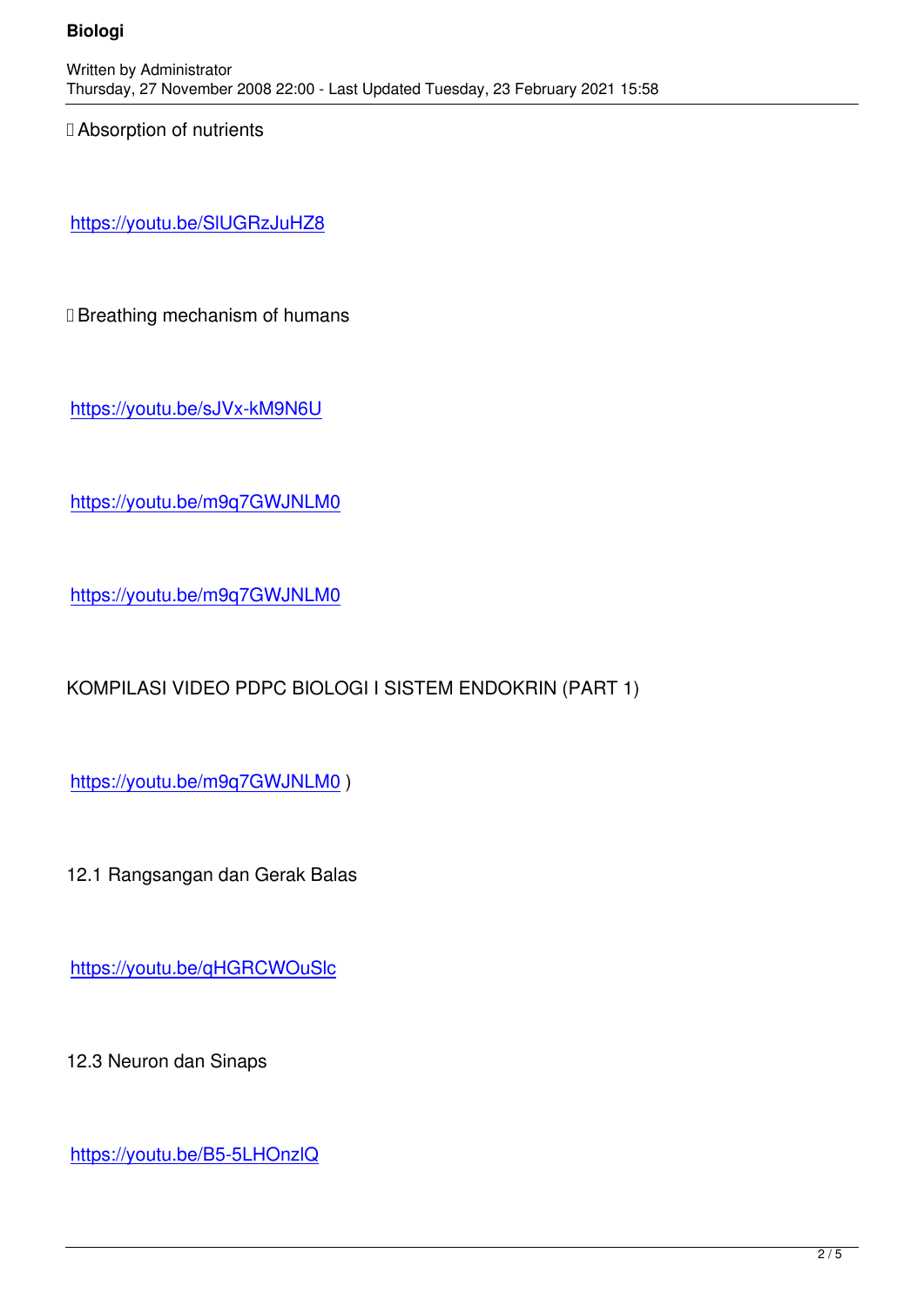## **TINGKATAN 5**

BIOLOGI SPM

## ✅STRUKTUR JANTAN DAN BETINA BAGI BUNGA

https://youtu.be/qDelUc1cwBY

[✅Teknik Menjawab Bio kertas 3](https://youtu.be/qDelUc1cwBY)

https://youtu.be/Ici3PG1QXcc

## [✅Tingkatan : 4 dan 5 JAWAB B](https://youtu.be/Ici3PG1QXcc)IOLOGI SAMPAI DAPAT A+

https://youtu.be/eGWCdIQPAw4

[https://youtu.be/vsfBGmIdaZc](https://youtu.be/eGWCdIQPAw4)

[✅ Health issues related to the h](https://youtu.be/vsfBGmIdaZc)uman respiratory system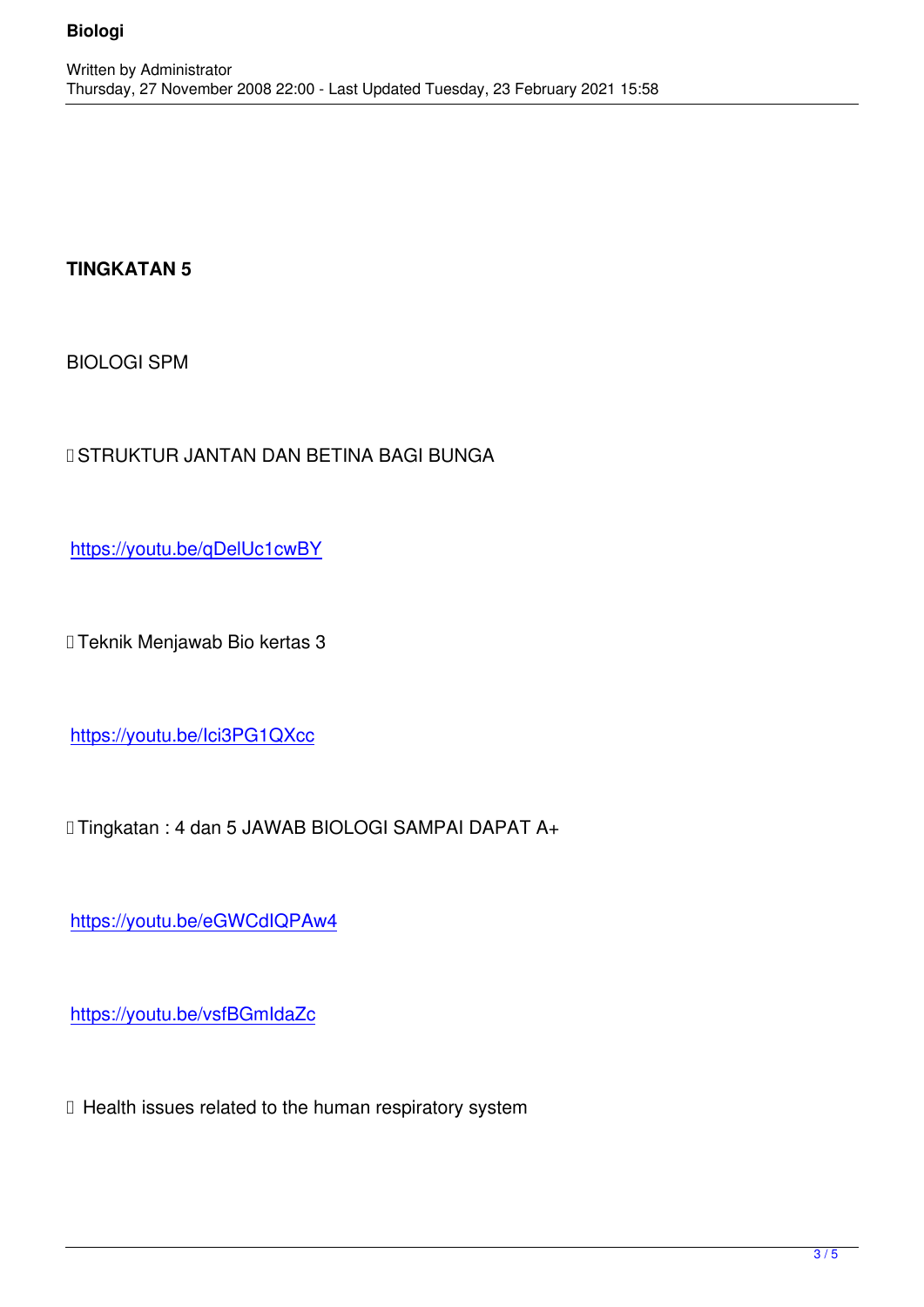https://youtu.be/Y3ecOO6g4LU

□ Characteristics of enzymes

https://youtu.be/GyvRDpQFT9M

## **TINGKATAN 6**

✅TAXONOMY &BIODIVERSITY :Kingdom Animalia

https://youtu.be/PK0\_HscsymQ

[✅ECOLOGY:Ecological study of](https://youtu.be/PK0_HscsymQ) a terrestrial plant habitat

https://youtu.be/4JToszA-sew

[✅SISTEM SARAF MANUSIA \(](https://youtu.be/4JToszA-sew)PART 1)

https://www.youtube.com/watch?v=zMaLcWqhJxU&t=11s

[✅SISTEM SARAF MANUSIA \(PART 2\)](https://www.youtube.com/watch?v=zMaLcWqhJxU&t=11s)